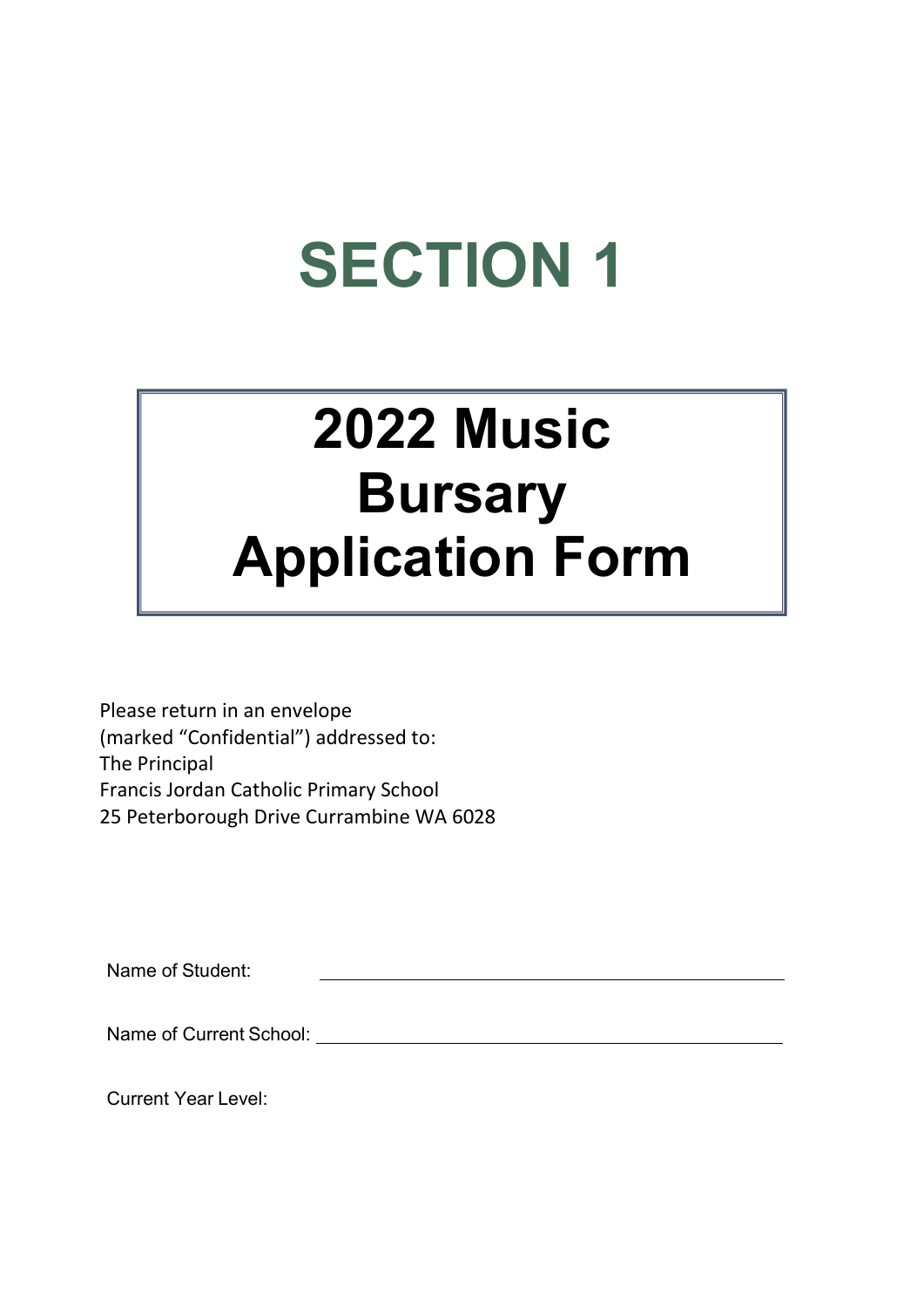### Bursary Application

| <b>STUDENT INFORMATION</b>           |                                                        |                                                                                                                  |
|--------------------------------------|--------------------------------------------------------|------------------------------------------------------------------------------------------------------------------|
| Surname:                             |                                                        |                                                                                                                  |
| <b>First Name:</b>                   |                                                        |                                                                                                                  |
| Gender:                              | Male $ $<br>Female                                     |                                                                                                                  |
| Age:                                 | Birth Date:<br><u> 1990 - Johann Barbara, martin a</u> |                                                                                                                  |
|                                      | School Year in 2021: ________                          |                                                                                                                  |
|                                      |                                                        |                                                                                                                  |
|                                      | Mailing Address (if different from                     |                                                                                                                  |
| <b>Grades Achieved:</b>              |                                                        |                                                                                                                  |
| <b>Subject</b>                       | 2020                                                   | 2022                                                                                                             |
| <b>English</b><br><b>Mathematics</b> |                                                        |                                                                                                                  |
| <b>Science</b>                       |                                                        |                                                                                                                  |
| <b>Career Aspirations:</b>           |                                                        | and the control of the control of the control of the control of the control of the control of the control of the |
|                                      |                                                        |                                                                                                                  |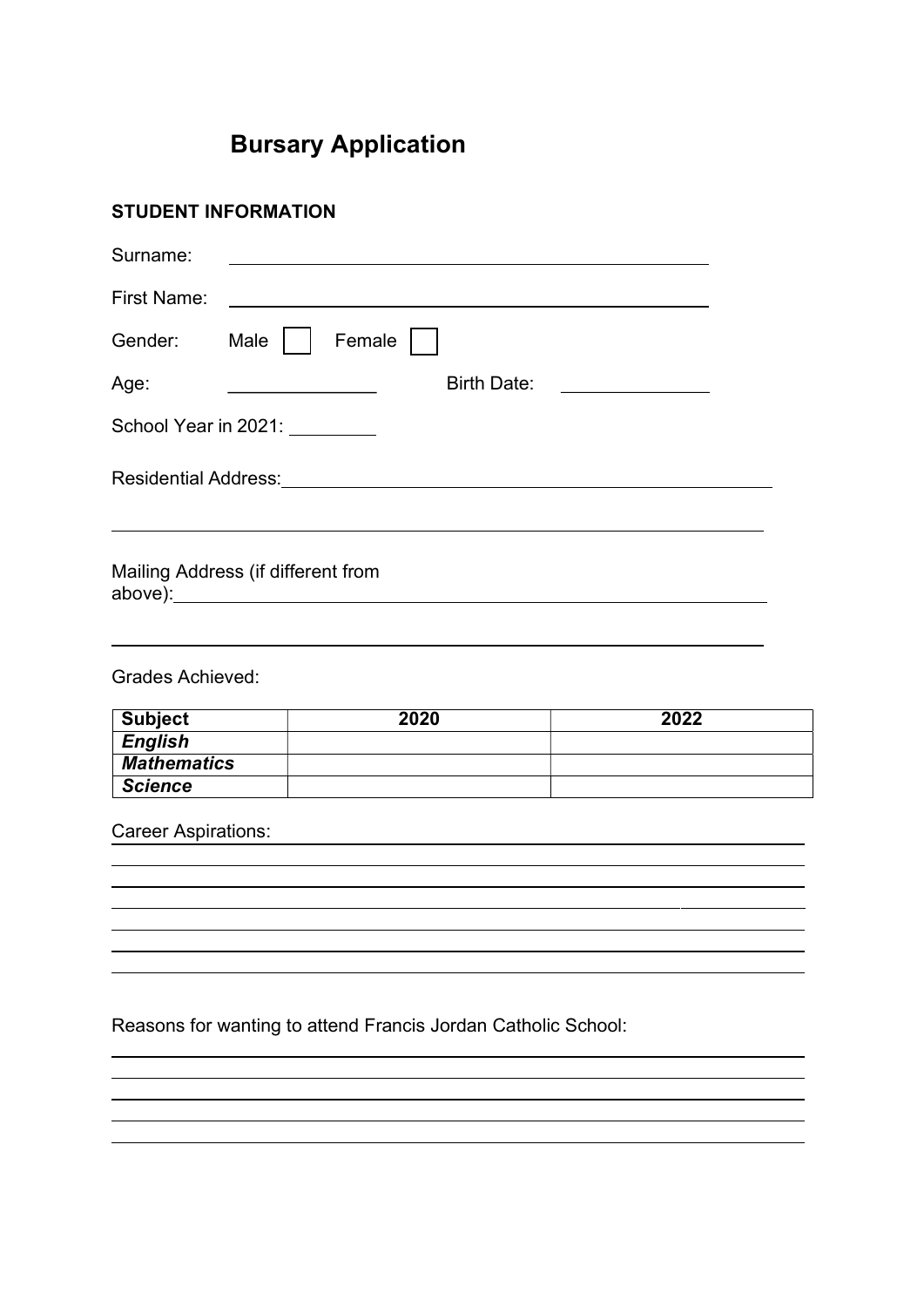#### PARENT/GUARDIAN INFORMATION

| <b>Full Name:</b>                     |  | <u> 1980 - Jan Samuel Barbara, martin da shekara ta 1980 haɗa ta 1980 haɗa ta 1980 haɗa ta 1980 haɗa ta 1980 haɗa</u> |
|---------------------------------------|--|-----------------------------------------------------------------------------------------------------------------------|
|                                       |  |                                                                                                                       |
|                                       |  |                                                                                                                       |
|                                       |  | Postcode:                                                                                                             |
| Postal Address:                       |  | <u> 1989 - Johann John Stein, markin film yn y brenin y brenin y brenin y brenin y brenin y brenin y brenin y br</u>  |
|                                       |  | Postcode: __________                                                                                                  |
| Residential Phone: _______________    |  |                                                                                                                       |
| Mobile #1:_________________________   |  |                                                                                                                       |
| Work #1:_____________________________ |  |                                                                                                                       |
| <b>Preferred Email Address:</b>       |  |                                                                                                                       |

Parents/Guardians you are invited to support this application. Please write a character reference about your Son/Daughter and what they can bring to our School and the qualities they can share.

and the control of the control of the control of the control of the control of the control of the control of the

How did you learn about the Francis Jordan Catholic School's Music bursary program?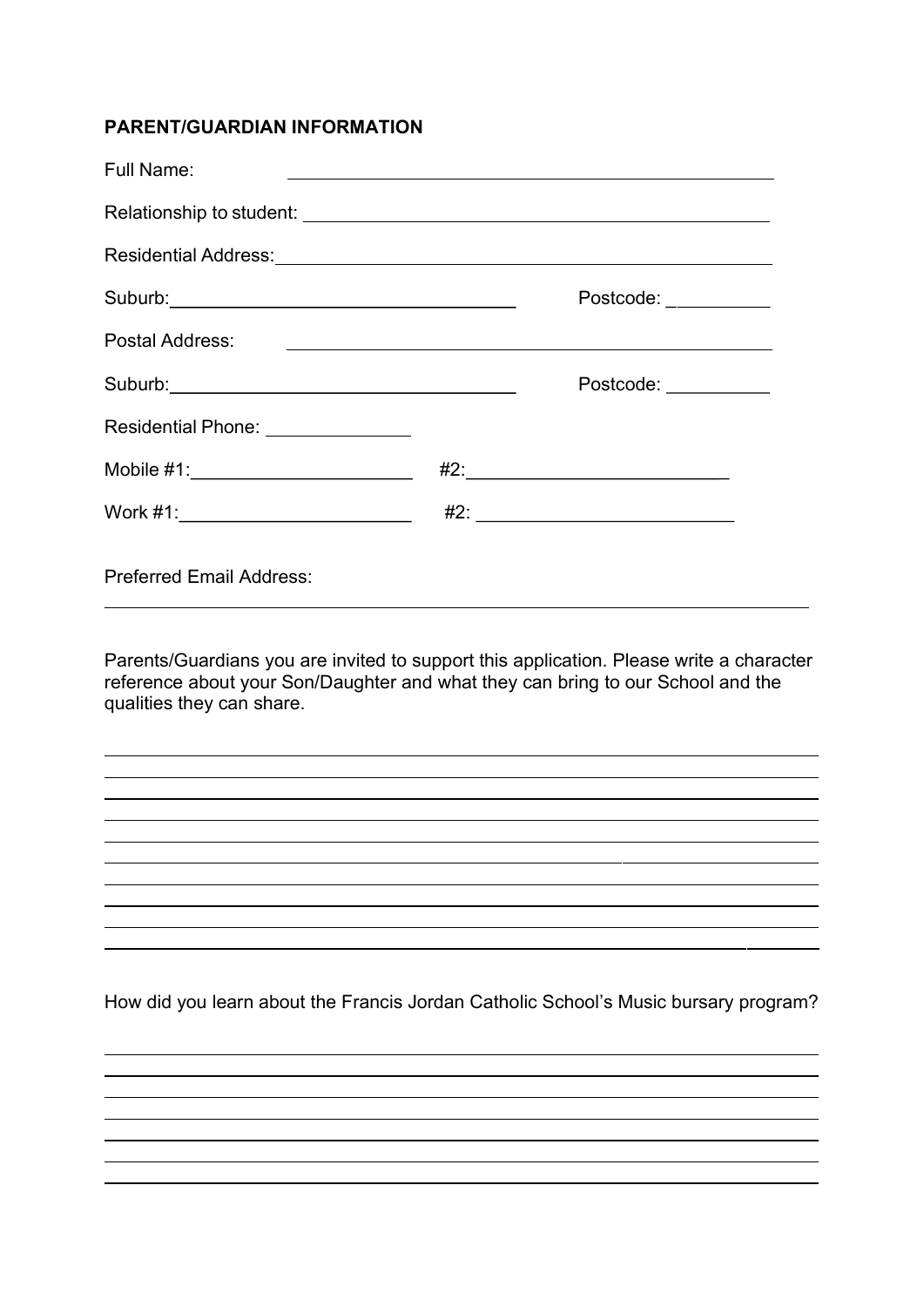#### TERMS AND CONDITIONS

The following terms and conditions apply with regard to the application for and acceptance of a Scholarship:

- i) Applicants must meet the requirements of the bursary for which they are applying.
- ii) The applicant has included the following with their application
	- a. Previous school reports (last 2 years) external students only
	- b. Most recent NAPLAN results
	- c. Any other supporting documentation
- iii) Successful application does in no way bind the School to granting a bursary to younger siblings in later years. It is to be noted that younger siblings enrolled at Francis Jordan Catholic School receive normal family discounts.
- iv) Failure to meet satisfactory standards of achievement may result in the Bursary being withdrawn.
- v) Failure of the successful applicant or his/her parents to adhere to the conditions of enrolment, i.e.: ensuring that the student wears the full school uniform, upholding the published rules of the school, supporting the Catholic philosophy of the School, and participating in School activities, may result in the Bursary being withdrawn.
- vi) Applicants cannot hold more than one bursary at any given time.

I FULLY UNDERSTAND THE TERMS AND CONDTIONS FOR ELIGIBILITY OF THE BURSARY FOR WHICH I AM APPLYING.

I UNDERSTAND THAT THERE MAY BE EDUCATIONAL EXPENSES NOT COVERED BY THE BURSARY.

I UNDERSTAND THAT THE RESULTS OF THE BURSARY TESTING, IN WHICHEVER FORM THAT MAY TAKE, REMAIN THE PROPERTY OF THE SCHOOL. THE DECISION OF THE PRINCIPAL IS FINAL AND NO DISCUSSION WILL BE ENTERED INTO.

SIGNATURE OF APPLICANT:

SIGNATURE OF PARENT/GUIADIANS:

DATE: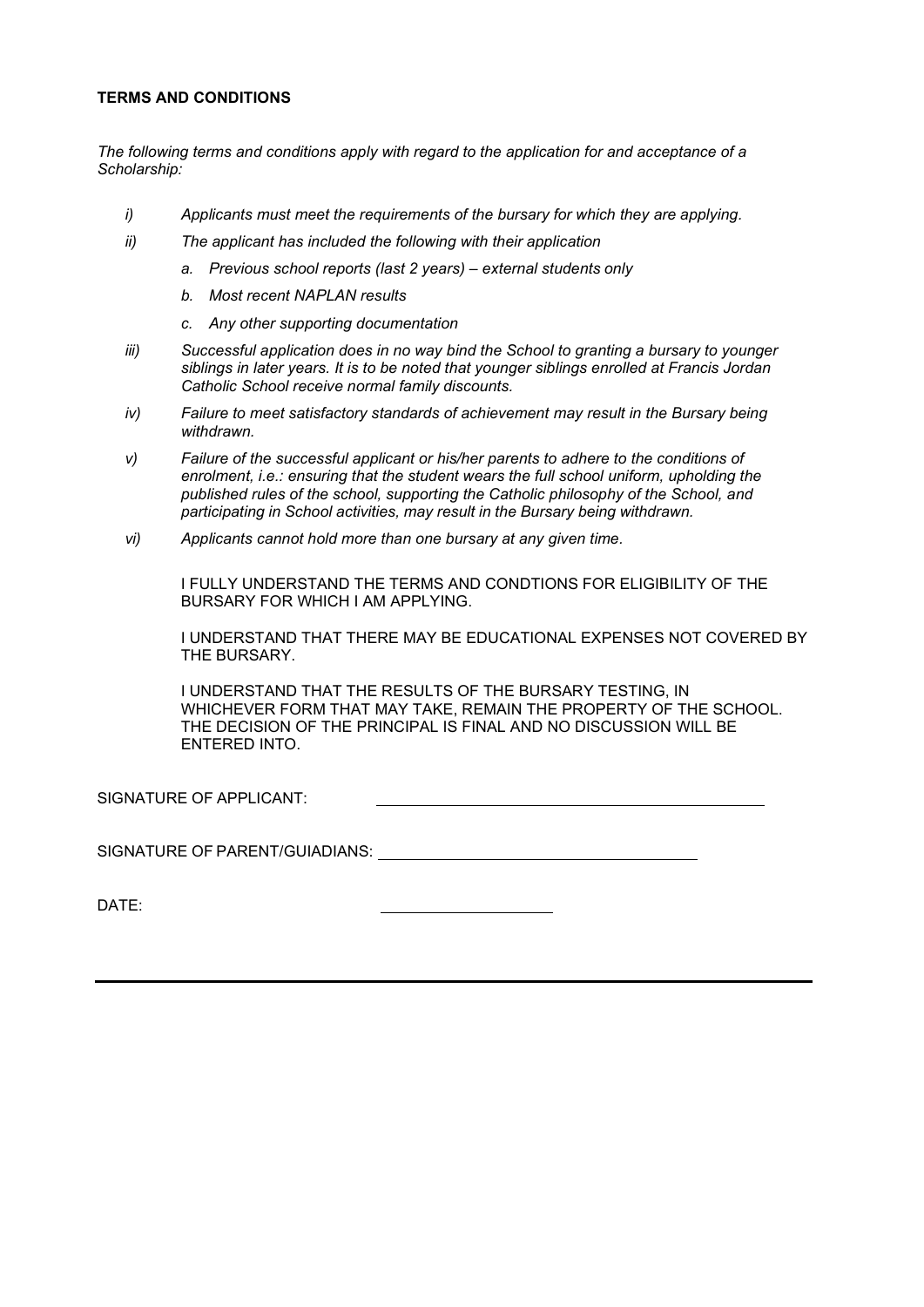## SECTION 2

### Music Bursary Application Form

Student Name: Year level (2022):

| Area 2 - Music<br>Which instrument are you interested in pursuing? |  |
|--------------------------------------------------------------------|--|
| <b>Brass - Trumpet and Trombone</b>                                |  |
| Guitar - Electric and Acoustic                                     |  |
| Percussion                                                         |  |
| Woodwind - Flute, Clarinet and Saxophone                           |  |
| If so, how long have you played this instrument for?               |  |
| Do you have your own instrument?                                   |  |
| Yes                                                                |  |
| No                                                                 |  |
| An audition may be required for this application.                  |  |

#### Once complete, go to Section 3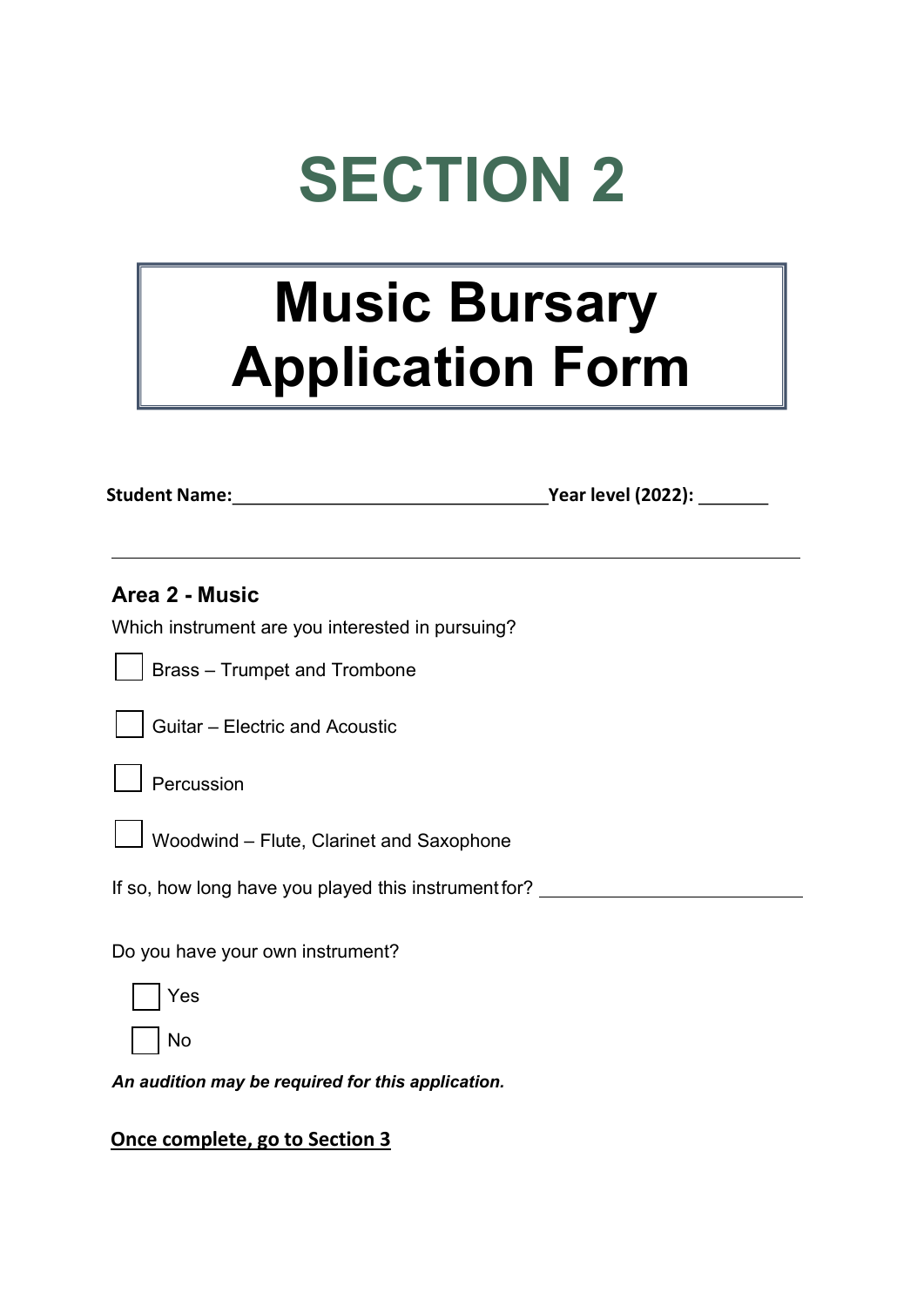# SECTION 3

### Primary Student Instrumental Bursary **Checklist**

This page serves as a checklist for the Primary Student Instrumental Bursary application.

The following items are required at time of submission:

\$55 School application fee

Bursary application form (Section 1 – all applicants)

Section 2 paperwork (all applicants)